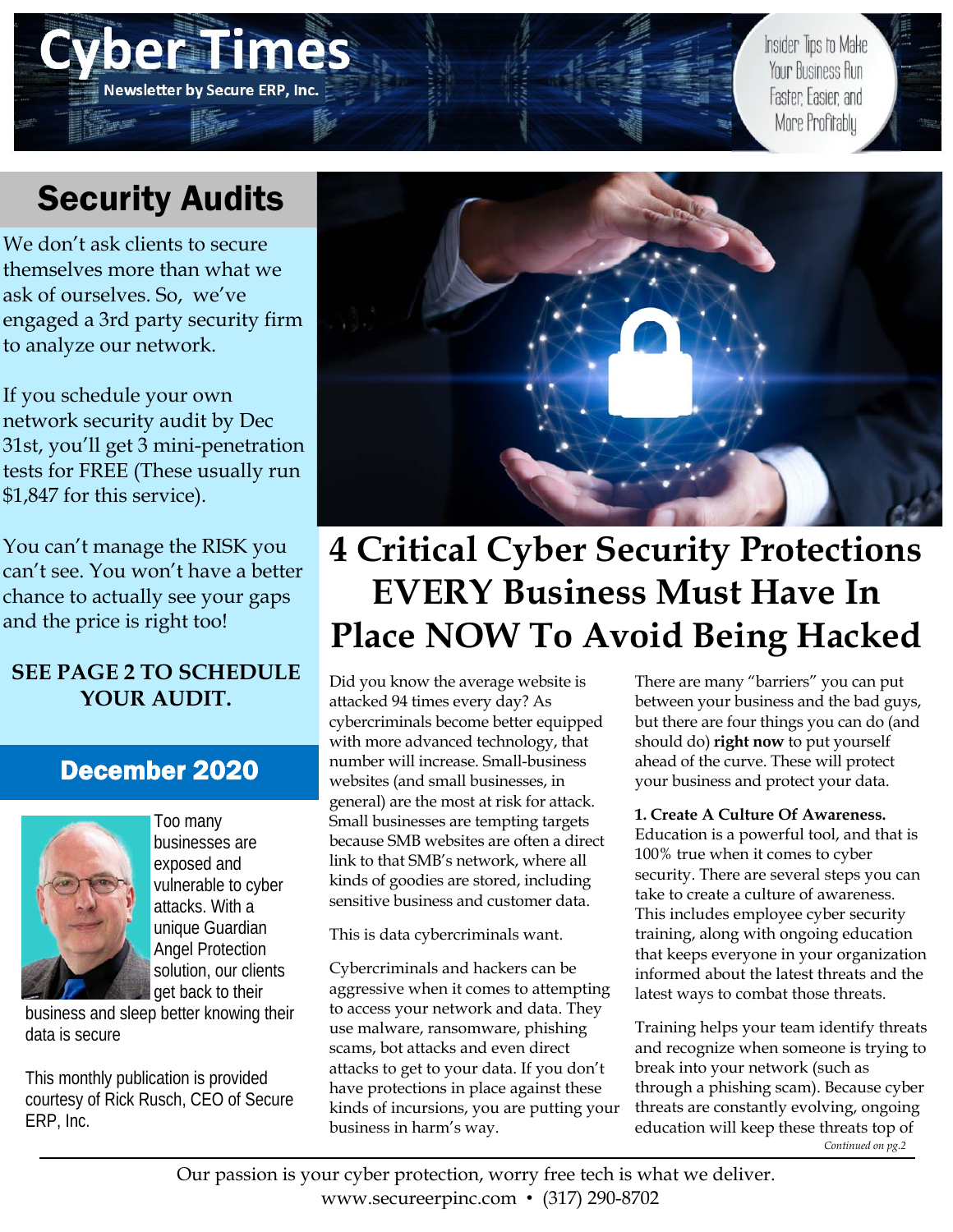*Continued from pg.1* 

mind, so as the threats change, your team is right there on the frontlines ready to take on whatever may be around the corner.

**2. Monitor Threats 24/7.** This is where partnering with an experienced IT services firm really comes in handy. Coming back to point #1, an IT services company can help you create that culture of awareness, but more than that, they can keep two eyes on your network 24/7. This way, if something or someone attempts to force their way into your network, they can stop it before it becomes a problem.

Even better, threat monitoring helps protect your team from more common types of attacks, such as malware or ransomware attacks. Should an employee accidentally click a harmful link or download a malicious program, it can be isolated before it takes hold and spreads.

**3. Make Sure Protections Are Up-To-Date.** Practically every piece of hardware and software you use needs to be updated at some point. When you don't update, you put yourself at serious risk. Hackers are constantly looking for vulnerabilities in the apps and devices you use. CRM software is a good example. This software connects your business with customers, and it can be used to store all kinds of information, from very basic contact information to very sensitive customer-specific data.

**"You should have an IT handbook – a plan that spells out every detail of your IT protocol and cyber security strategies."** 

Should a vulnerability be found, hackers won't waste any time attempting to exploit it. In response, the makers of that CRM software should send out a security patch. If you do not make the update (or have the update automatically installed), your risk increases significantly.

Again, working with an IT services firm or a managed services provider can help you address this minor – but very important – step. They can ensure everything under your roof is up-to-date and that you have all the latest protections.

**4. Have A Plan.** Every single person on your team should be on the same page. They should all change their passwords every 60–90 days. They should all be required to use secure passwords. They should know how to identify potential phishing scams. They should know who to call if the network or their devices go down for any reason. You should know exactly what to do if your on-site data becomes compromised in any way, whether it's due to malware, a natural disaster (flooding, fire, etc.) or hardware failure.

In short, you should have an IT handbook – a plan that spells out every detail of your IT protocol and cyber security strategies. This goes hand in hand with the three points we've already discussed: awareness, threat monitoring and keeping hardware and software updated. When you have a plan, you know **exactly** what to do when threats come your way. You're ready and aware.

Cyber threats are always going to be out there. There isn't anything you can do about that. But there are things you can do for yourself and your business to prepare for those threats. Put these four points into action, work with an IT services provider and give yourself the advantage over those who want to take advantage.

## **Free Mini Penetration Test Will Reveal Where Your Computer Network Is Exposed And How To Protect Your Company Now**



At no cost or obligation, our highly skilled cyber security tech will conduct a 30 minute cyber security consultation via a zoom conference call to uncover loopholes in your company's IT security.

After the audit is done, we'll prepare a customized "Report Of Findings" that will reveal specific vulnerabilities and provide a Prioritized Action Plan for getting these security problems addressed fast. This report and action plan should be a real eye-opener for you, since almost all of the businesses we've done this for discover they are completely exposed to various threats in a number of areas.

**To get started and claim your free mini penetration test now,** 

**http://go.scheduleyou.in/7amaCsd**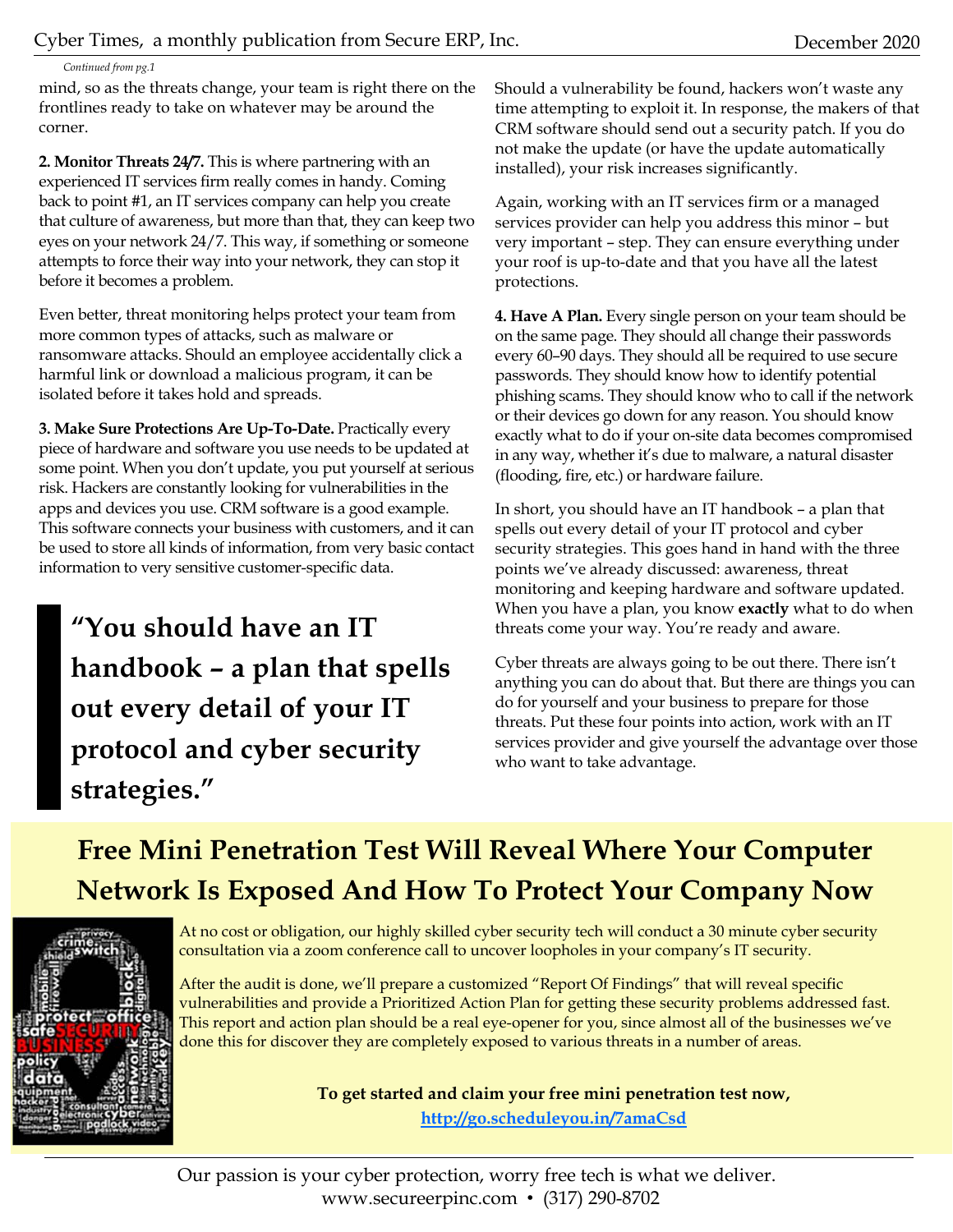### Cyber Security TIPs

### **Shadow Data —What is it?**

If you allow your employees to install free applications like DropBox, you may find out just how much indigestion you'll get from Shadow Data.



Any company data that's not in the company's direct control is considered Shadow Data. This could be on unknown file sharing sites, mobile devices or USB flash drives. There may be no malicious intent by the employee, but nevertheless this data is subject to loss to cyber criminals or simple data loss as there's no backup.

Perform a survey of your employees asking IF these apps are in use and ask WHY they need them. Work with your cyber security expert, Secure ERP, to use a safe alternative to keep your employees productive and prevent loss of company assets, YOUR DATA.

Secure ERP can help you find & keep your data from going over to the "Dark Side." - R2

## **The 2 Secrets To World-Class Service – It's Not What You Think**

Nick Stoyer, Learning and Development Leader at Four Seasons Resort Orlando, revealed some secrets to world-class service. Nick was generous enough to stop off at our summit to share some secrets to success, and he and his firm agreed to allow us to share them with you.

How does the Four Seasons deliver world-class service across the globe? That was the central question. Below are some excerpts from the conversation. I hope you find the insights as powerful and as useful as we did.

**Geoff:** Four Seasons Hotels and Resorts is known as the gold standard for service worldwide. It has achieved more *Forbes* five-star ratings than any other hotel and resort brand in the world, among a long list of "best of" awards. The experience is unique, and it's consistently awesome. Any company in any industry can benefit from learning from your example. The question is, **"How do you do that?"** 

**Nick:** Long before it was fashionable for CEOs to talk about doing good in the world and treating "stakeholders" (also known as "people") well, Four Seasons was practicing the Golden Rule: to treat others as you wish to be treated. Our founder, Issy Sharp, son of Polish immigrants, started Four Seasons in 1961 in Toronto. It seemed to him that if you wanted to build the best hospitality company in the world, you had to treat your colleagues and guests the best.

**Geoff:** Easier said than done.

**Nick:** For us, it's all about the people we hire, the way we develop them and the culture we build together. That's what we focus on in order to give





our guests the best possible experience. One of our guests said that she defines luxury as "the absence of worry." We thought it was brilliant, and we rolled it out as our definition of luxury. So, we need to hire the best people, develop them and give them a culture of support (alleviating them of worry as a team member), so they can do their best to free our guests from worry.

**Geoff:** Beyond developing and coaching people, what's the culture like at Four Seasons?

**Nick:** It's very positive, even in failure. We have this saying: "You either win or you learn something." Everything we do, we try to make it as fun and engaging as it can be. We innovate constantly. We are building microvideos of best practices. We constantly huddle and talk about if a guest or a colleague needs something special. That's the culture. It's one of overwhelming support and encouragement. This permits our folks to really focus on the guests, observe what they need and take action.

Geoff Smart is chairman and founder of ghSMART. Geoff is co-author, with his colleague Randy Street, of the New York Times best-selling book *Who: A Method For Hiring* and the author of the #1 Wall Street Journal best seller *Leadocracy: Hiring More Great Leaders (Like You) Into Government*. Geoff cocreated the Topgrading brand of talent management. He is the founder of two 501(c)(3) not-for-profit organizations. SMARTKids Leadership Program™ provides 10 years of leadership tutoring, and the Leaders Initiative™ seeks to deploy society's greatest leaders into government. Geoff earned a Bachelor of Arts in Economics with honors from Northwestern University and a Master's and Doctorate in Psychology from Claremont Graduate University.

Our passion is your cyber protection, worry free tech is what we deliver. www.secureerpinc.com • (317) 290-8702